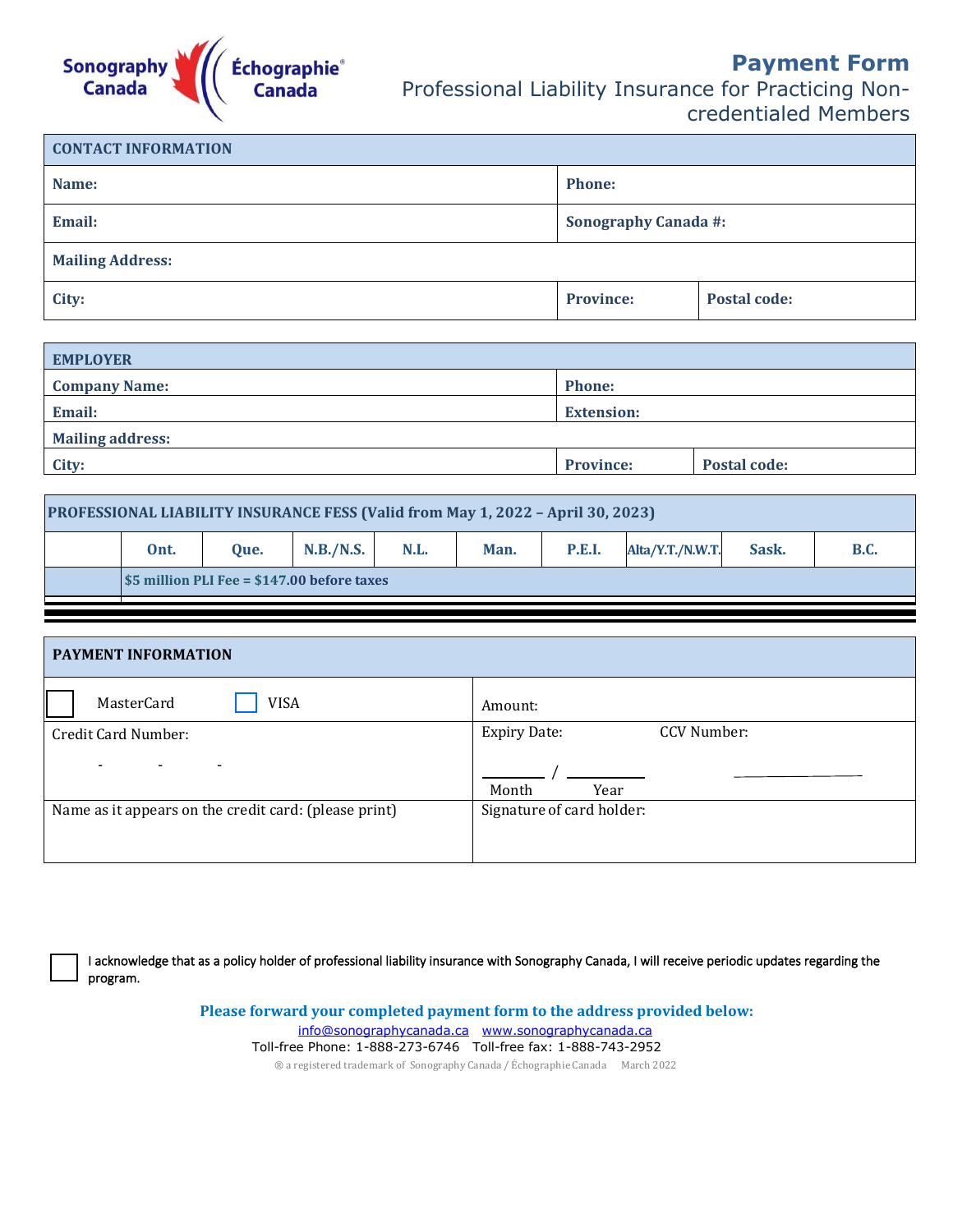

## **PROFESSIONAL LIABILITY INSURANCE APPLICATION PRACTICING NON-CREDENTIALED MEMBER**

| Name of Applicant: |                                                                                                                                                                                                                                                                                                                   |                     |              |                  |
|--------------------|-------------------------------------------------------------------------------------------------------------------------------------------------------------------------------------------------------------------------------------------------------------------------------------------------------------------|---------------------|--------------|------------------|
|                    | Address:                                                                                                                                                                                                                                                                                                          |                     |              |                  |
| City:              |                                                                                                                                                                                                                                                                                                                   | Province/Territory: | Postal Code: |                  |
|                    | Telephone:                                                                                                                                                                                                                                                                                                        |                     |              |                  |
| Email:             |                                                                                                                                                                                                                                                                                                                   |                     |              |                  |
| 1.                 | In order to be eligible for this insurance policy, you must be a member of Sonography Canada.<br>Membership Number:                                                                                                                                                                                               |                     |              |                  |
| 2.                 | Have you completed the required continuing education requirements for this period?                                                                                                                                                                                                                                |                     |              | <b>Nes</b><br>No |
| 3.                 | The policy includes coverage for Sonographers who also provide services as Medical Radiation<br>Technologists (MRT) on an incidental basis provided that this has been disclosed.<br>Do you provide professional services outside the scope of Sonography (i.e. services as a Medical<br>Radiation Technologist)? |                     |              | No<br>IYes       |
|                    | If yes, please provide details and confirm that this is on an incidental basis.                                                                                                                                                                                                                                   |                     |              |                  |
| 4.                 | Do you provide services outside of Canada?<br>If yes, please provide details.                                                                                                                                                                                                                                     |                     |              | Yes<br>No        |
| 5.                 | Has any application for professional liability insurance ever been denied or cancelled?<br>If yes, please provide details.                                                                                                                                                                                        |                     |              | Yes<br>Nο        |
| 6.                 | Have you ever sustained a professional liability loss or has such a claim been made against you<br>in the last five years?                                                                                                                                                                                        |                     |              | Yes<br>No        |
|                    | If yes, please provide details.                                                                                                                                                                                                                                                                                   |                     |              |                  |